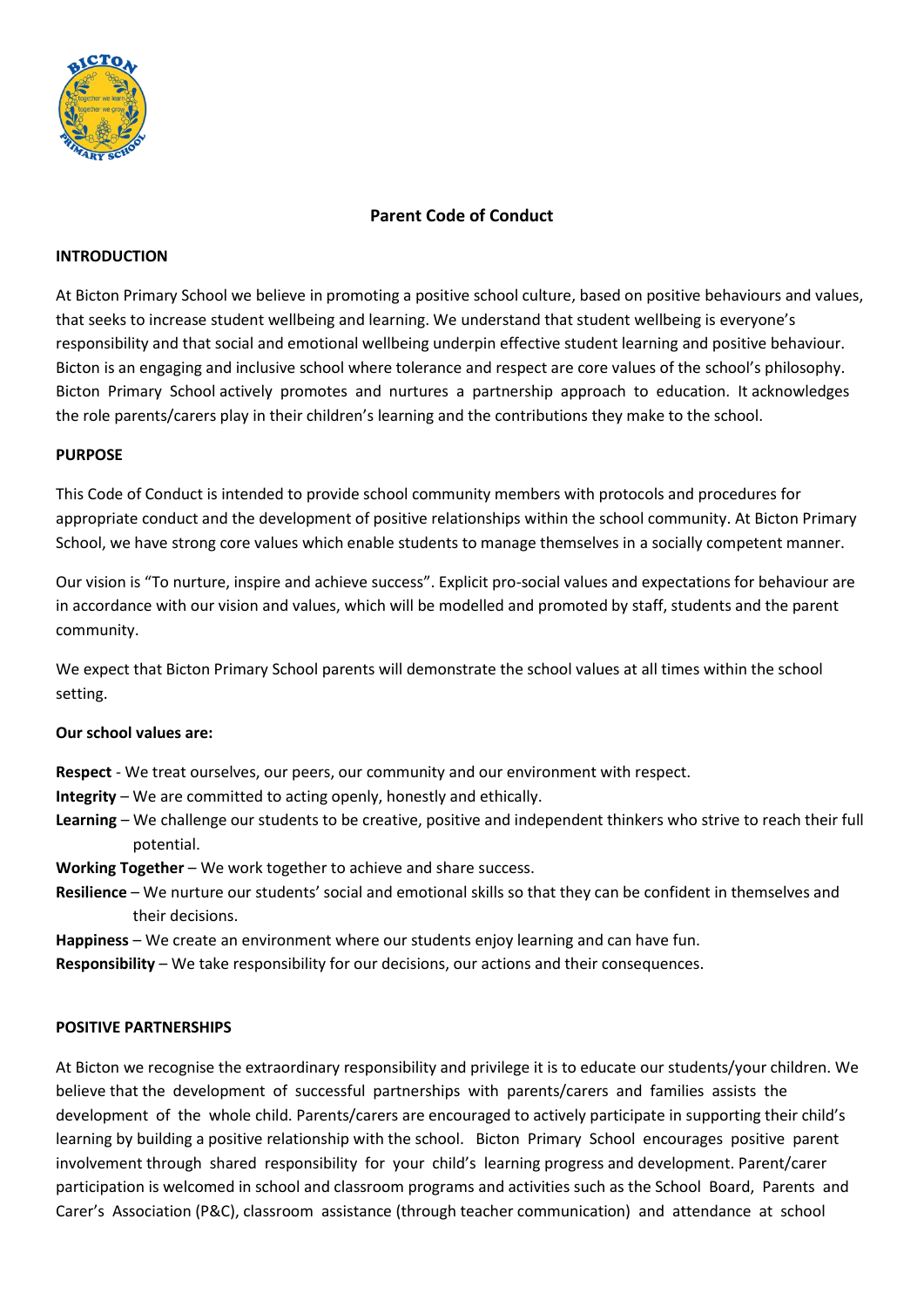events. Parent/carer involvement, interest and commitment to your child's education is crucial to their development.

## **RIGHTS AND RESPONSIBILITIES**

Parents/carers are encouraged to understand the school's behavioural expectations, which aim to provide a consistent approach that support your child's learning and engagement in and out of school. This is assisted by home to school and school to home communication, so that we work in an effective partnership.

Listed below are expectations pertaining to a positive partnership:

| Parents and Carer's Rights |                                       | Parents and Carer's Responsibilities |                                                                  |
|----------------------------|---------------------------------------|--------------------------------------|------------------------------------------------------------------|
|                            | Be informed of decisions about their  | $\bullet$                            | Ensure that their child attends school regularly and is punctual |
|                            | child's health and welfare            | $\bullet$                            | Ensure that their child's health and welfare is at an optimum    |
|                            | Be informed of their child's progress |                                      | level for learning                                               |
|                            | Access a meaningful and adequate      | $\bullet$                            | Ensure their child has the materials needed to make effective    |
|                            | education for their child             |                                      | use of school                                                    |
|                            | Be heard in an appropriate forum      | ٠                                    | Support the school in the education of their child, school       |
|                            | Be informed about behaviour           |                                      | policies and decision making processes.                          |
|                            | management procedures and decisions   | $\bullet$                            | Inform the school of any health issue or other issues which      |
|                            | affecting their child                 |                                      | could impact on the child's learning or schooling                |
|                            | Report instances of                   | ٠                                    | Build a co-operative and supportive relationship with teachers   |
|                            | concerns/issues/incidents involving   | ٠                                    | Model respectful, courteous and honest behavior                  |
|                            | your child                            | $\bullet$                            | Act in a safe and responsible manner                             |
|                            |                                       | ٠                                    | Listen to, and treat members of the school community with        |
|                            |                                       |                                      | respect                                                          |
|                            |                                       | $\bullet$                            | Allow procedures to be followed as stipulated in school policies |
|                            |                                       |                                      | and maintain a solutions focused approach to solving issues in a |
|                            |                                       |                                      | calm and cooperative manner                                      |
|                            |                                       |                                      |                                                                  |

# **Expected Parent/Carer Actions and Key Things to Consider**

### **Always have a positive/solutions focused mindset.**

We all have bad days and, at times, events occur which don't always appear fair. However it is often the case that the injustice was not intentional, and many times not even apparent to others. Always approach these situations in a spirit of co-operation and genuine partnership. It is amazing how easily and quickly most situations can be resolved.

# **Show awareness that a child's perception is not the same as an adult's due to developmental maturity.**

A child is not necessarily lying when their story conflicts with another or when the teacher's perspective does not match what you have been told at home. Children see their world through their own limited experiences, which colour their perceptions. Adult perceptions are balanced with life experiences. Listen to your child as they tell you their "reality", but remember that a different "reality" may possibly exist elsewhere. Open, honest discussion with school staff is essential in these situations.

### **Understand that children may and do act differently at home and school.**

When faced with an audience of their own peers often children will act/react in a way, which appears completely out of character to you and the saying "My child wouldn't do that", might not hold for all situations. Be open to all possibilities.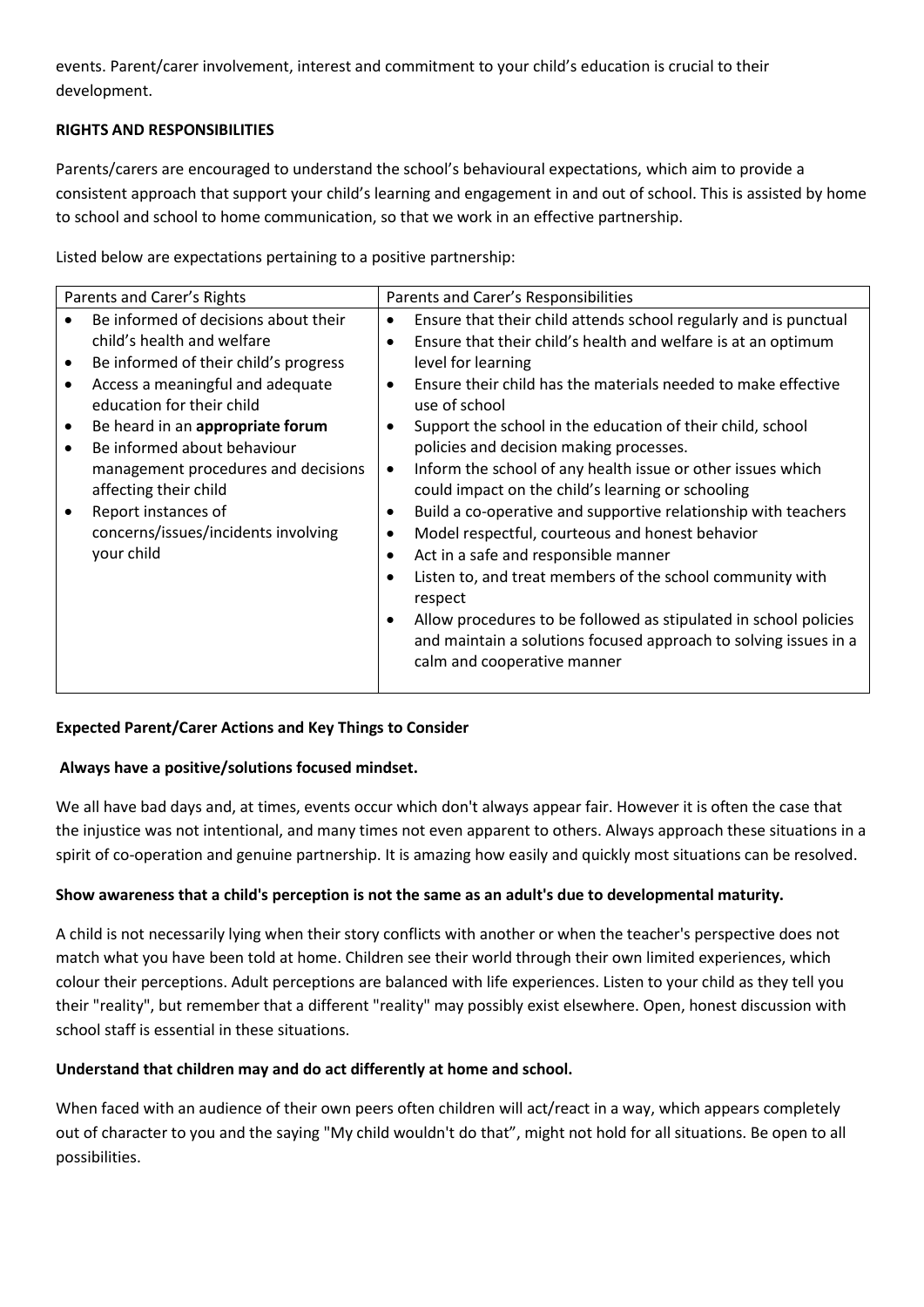### **Protect people's good name.**

Problems, differences of opinion and personality clashes are not effectively resolved by involving other people in a disagreement or by taking sides in an argument. Attempt to resolve these issues through calm dialogue between the parties directly involved whilst respecting the dignity of each and every person.

### **PROTOCOL FOR RESOLUTION**

All of our students have the right to feel safe and comfortable at school. There may be times when you feel that the action of another child has infringed the rights of your own child. If the conflict centres on a classroom issue, the first approach should always be made with the classroom teacher. If a resolution is not reached then it is appropriate to involve the school administration. Should the matter result from a situation outside of classroom matters then it is appropriate to discuss this with a member of the school administration in the first instance.

- All school issues are to be handled by the staff of the school. We attempt to resolve these issues through:
	- $\circ$  Calm discussions between the parties directly involved whilst respecting the dignity of each and every person
	- o Being prepared to actively listen to another's point of view
	- o Allowing correct procedures be followed to allow all parties to be heard
- Parents should not directly approach other students or make contact with their families. This only serves to compound the issues and make them more difficult to resolve. We believe that most situations can be resolved to the satisfaction of all parties at school.
- Under no circumstances is a parent or guardian to approach another child to discuss or chastise them because of their actions towards their own child. Please try to have a positive and open mind. We all have bad days and at times events occur which don't always appear fair. We are dealing with children and they are learning how to behave. It is often the case that the injustice was not intentional, and many times not even apparent to others.
- Approach situations in a spirit of co-operation, understanding and genuine partnership.

Social media websites are being used increasingly to fuel campaigns and complaints against schools, Principals, school staff, and in some cases other parents/pupils. Bicton Primary School considers the use of social media websites being used in this way as **unacceptable** and not in the best interests of the children or the whole school community. Any concerns you may have must be made through the appropriate channels by speaking to the Class Teacher, Deputy Principals or the Principal so they can be dealt with fairly, appropriately and effectively for all concerned.

### **COMMUNICATION**

At Bicton Primary School we value the partnership that exists between parents/guardians and teachers. This partnership aims to foster academic progress, nurture student well-being and promote a positive school environment. It is therefore in the interests of the whole school community that communication between parents/guardians and teachers is open and respectful. These operational guidelines are designed to ensure the most effective and productive communication between teachers and parents/guardians.

### **Procedures**

The school is committed to promoting open and respectful communication between parents/guardians and teachers. The following procedures should be used to guide all communication.

- Two way appropriate, constructive, and timely feedback is valued and encouraged.
- Parents and guardians should allow up to 2 working days (Monday Friday, 8am-5pm) for a reply to any communication. Parents/guardians should appreciate sometimes a delay in reply may be experienced, due to staff absences or illness.